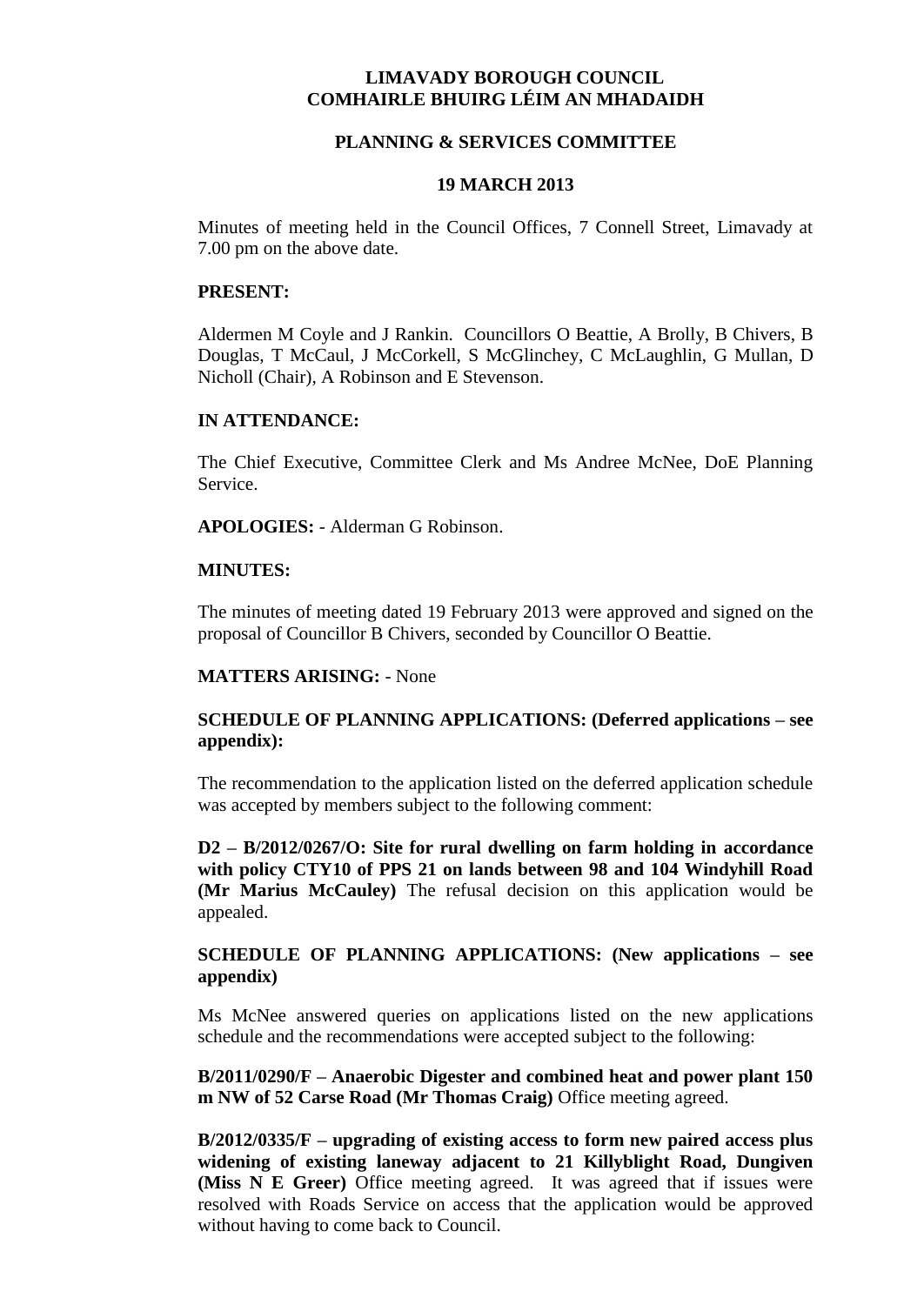# **B/2013/0022/O – new dwelling with garage between 26 and 36 Spallan Road, Limavady (W J Armstrong)** Office meeting agreed.

The list of appeals lodged with the PAC and appeal decision notified were noted by members.

**Meeting with Translink on Provision of Automatic Barrier:** Members were advised that a meeting had been arranged with Translink at 10.30 am on Wednesday 27 March 2013 to discuss provision of automatic barriers at two locations along the rail line. It was agreed that Mr Craig and Mr Dodds who owned the land in which the rail line passed through would be invited to the meeting.

## **ROADS:**

A letter was circulated to members to advise that Roads Service would operate as a business unit within a newly formed organisation called 'Transport NI' within the Department for Regional Development effective from 1 April 2013.

**WATER & SEWERAGE:** - None.

## **HOUSING:** - None.

# **REPORT ON ACQUISITION OF LAND – PROPOSALS FOR DUNGIVEN SPORTS/LEISURE FACILITY:**

It was agreed on the proposal of Councillor Beattie, seconded by Councillor McCaul that item 10 on the agenda would be brought forward and discussed **IN COMMITTEE:** 

The Chief Executive presented a report on acquisition of land at Curragh Road and Ballyquin Road, Dungiven, which was required if Council was to proceed with the agreed preferred option (2) outlined within the Economic Appraisal presented to Council on 5 March 2013. He gave an overview of valuation carried out by Land & Property Services on the lands required; asking price put forward by the land owners and opinion given by John V Arthur, Valuation Surveyor on asking price over market value. It was noted that in the surveyor's opinion, the asking price for the land at Curragh Road was excessive and the asking price for the land at Ballyquin Road was acceptable as being of market value.

Following discussion Councillor Brolly proposed that in principle, Council purchase the land required for the Sport/Leisure Facility at Ballyquin Road and to develop Council owned land at Curragh Road, without purchasing the additional land included in option 2. The proposal was seconded by Alderman Coyle subject to it being agreed for Otium to carry out an addendum to the Economic Appraisal for revised estimates of cost.

It was agreed that the Steering Group for Development of Sport/Community Facilities for the Dungiven Area would meet at 2.30 pm on Wednesday 27 March 2013. **OUT OF COMMITTEE** on the proposal of Councillor McLaughlin, seconded by Councillor Chivers.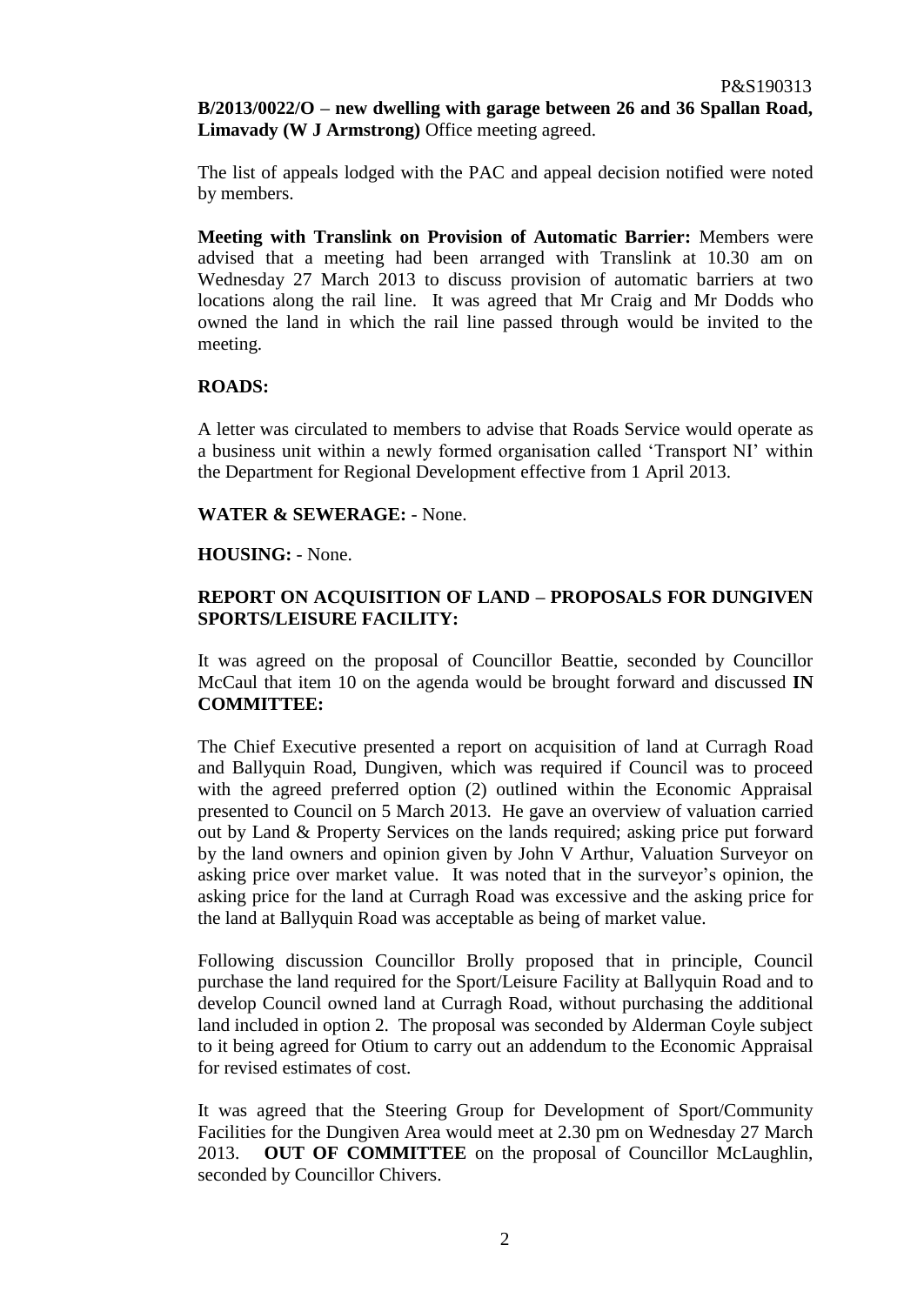Councillor O Beattie proposed:

'that this Council recognises the need for reform of the Housing Executive; notes with concern the approach of the Minister for Social Development to this reform and urges this Council to write to the Minister to ensure that any proposed reforms are enshrined in the principles and values of equality and housing allocated on the basis of need.'

Councillor Beattie reminded members that the Northern Ireland Housing Executive (NIHE) had been established 40 years previously when housing standards for a large section of society were unacceptable, with families living in overcrowded and poorly maintained properties. She said throughout the troubles the NIHE allocated and delivered housing fairly upon the basis of equality and had managed to defuse the social and political time bomb of unfairness.

Councillor Beattie indicated that a review of the NIHE was essential, with the Review Team consulting with board members of the Housing Executive, the Housing Council and all political parties. She said NIPSA who had recently presented to Council, not only wanted to see the NIHE retained but for tenants and staff to be fully consulted on any future proposals that might affect them.

She added that the decision taken by Minister McCausland to announce the abolition of the Housing Executive via a written statement without review by MLA's was unacceptable.

Alderman M Coyle seconded the motion and said that whilst the Housing Executive had sold off some of its stock, this had left a diminished amount of properties for social housing and that the current recession with no new builds had made the situation worse. He reminded members that as part of the initial consultation on RPA, Council had voted against change to the Housing Executive. He said that it was disappointing that the Minister had not taken any steps

In summing up, Councillor Beattie she said dismantling the NIHE would see a move away from the ethos of allocating housing on a basis of need and that it was incumbent on Council to ask the Minister to ensure that any proposed reforms be enshrined in NIHE principles. The motion was put to the meeting and carried unanimously.

# **NOTICE OF MOTION SUBMITTED BY ALDERMAN M COYLE:**

Alderman Coyle proposed:

'I move this motion that this Council

- welcomes the calls for consultation around the introduction of an opt-out organ donation scheme to increase the number of organ donors here;
- notes with concern the current serious shortage of organ donors; and
- agrees to write to the Minister for Health urging him to explore the introduction of such a scheme which would help save the lives of the many seriously ill people currently on long waiting lists dependent on the gift of organ donation.'